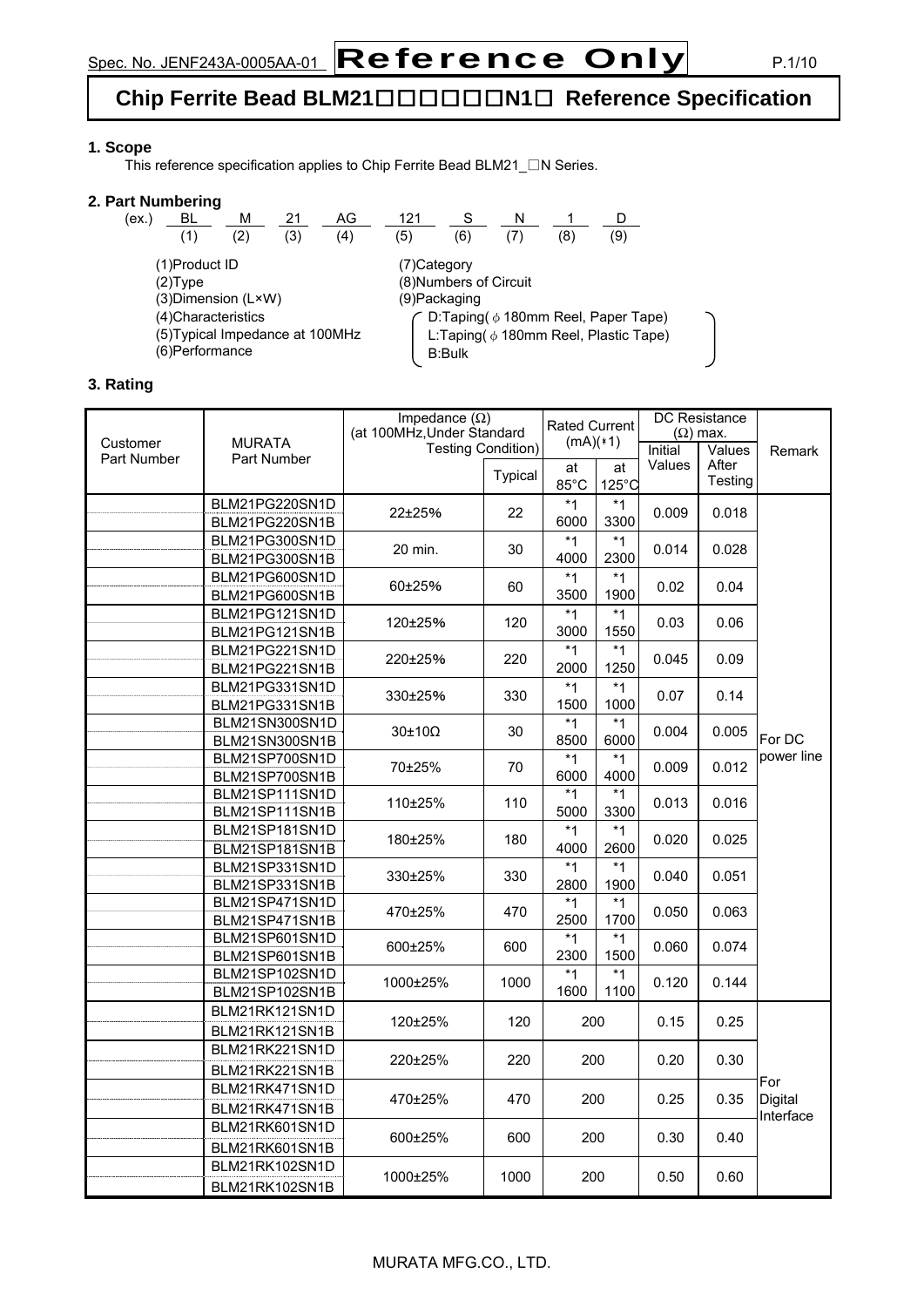# $Spec. No.$  JENF243A-0005AA-01  $\fbox{\sf Reference Only}$  P.2/10

|                    |                                  | Impedance $(\Omega)$       |                           |                      | <b>DC</b> Resistance |                  |             |
|--------------------|----------------------------------|----------------------------|---------------------------|----------------------|----------------------|------------------|-------------|
| Customer           | <b>MURATA</b>                    | (at 100MHz, Under Standard |                           | <b>Rated Current</b> | $(\Omega)$ max.      |                  |             |
| <b>Part Number</b> | Part Number                      |                            | <b>Testing Condition)</b> | (mA)                 | Initial              | Values           | Remark      |
|                    |                                  |                            | Typical                   |                      | Values               | After<br>Testing |             |
|                    | BLM21BB050SN1D                   |                            |                           |                      |                      |                  |             |
|                    | BLM21BB050SN1B                   | 5±25%                      | 5                         | 1000                 | 0.02                 | 0.04             |             |
|                    | BLM21BB600SN1D                   |                            |                           |                      |                      |                  |             |
|                    | BLM21BB600SN1B                   | 60±25%                     | 60                        | 800                  | 0.13                 | 0.23             |             |
|                    | BLM21BB750SN1D                   |                            |                           |                      |                      |                  |             |
|                    | BLM21BB750SN1B                   | 75±25%                     | 75                        | 700                  | 0.16                 | 0.26             |             |
|                    | BLM21BB121SN1D                   | 120±25%                    | 120                       | 600                  | 0.19                 | 0.29             |             |
|                    | BLM21BB121SN1B                   |                            |                           |                      |                      |                  |             |
|                    | BLM21BD121SN1D                   | 120±25%                    | 120                       | 350                  | 0.25                 | 0.35             |             |
|                    | BLM21BD121SN1B                   |                            |                           |                      |                      |                  |             |
|                    | BLM21BB151SZ1D                   |                            |                           |                      |                      |                  |             |
|                    | BLM21BB151SZ1B                   | 150±25%                    | 150                       | 600                  | 0.21                 | 0.31             |             |
|                    | BLM21BD151SN1D                   |                            |                           |                      |                      |                  |             |
|                    | BLM21BD151SN1B                   | 150±25%                    | 150                       | 350                  | 0.25                 | 0.35             |             |
|                    | BLM21BB201SN1D                   | 200±25%                    | 200                       | 500                  | 0.26                 | 0.36             |             |
|                    | BLM21BB201SN1B                   |                            |                           |                      |                      |                  |             |
|                    | BLM21BB221SN1D                   | 220±25%                    | 220                       | 500                  | 0.26                 | 0.36             |             |
|                    | BLM21BB221SN1B                   |                            |                           |                      |                      |                  |             |
|                    | BLM21BD221SN1D                   | 220±25%                    | 220                       | 350                  | 0.25                 | 0.35             |             |
|                    | BLM21BD221SN1B                   |                            |                           |                      |                      |                  |             |
|                    | BLM21BB331SN1D                   | 330±25%                    | 330                       | 400                  | 0.33                 | 0.43             |             |
|                    | BLM21BB331SN1B                   |                            |                           |                      |                      |                  | For         |
|                    | BLM21BD331SN1D                   | 330±25%                    | 330                       | 300                  | 0.3                  | 0.4              | high speed  |
|                    | BLM21BD331SN1B                   |                            |                           |                      |                      |                  | signal line |
|                    | BLM21BD421SN1D<br>BLM21BD421SN1B | 420±25%                    | 420                       | 300                  | 0.3                  | 0.4              |             |
|                    | BLM21BB471SN1D                   |                            |                           |                      |                      |                  |             |
|                    | BLM21BB471SN1B                   | 470±25%                    | 470                       | 400                  | 0.40                 | 0.50             |             |
|                    | BLM21BD471SN1D                   |                            |                           |                      |                      |                  |             |
|                    | BLM21BD471SN1B                   | 470±25%                    | 470                       | 300                  | 0.35                 | 0.45             |             |
|                    | BLM21BD601SN1D                   |                            |                           |                      |                      |                  |             |
|                    | BLM21BD601SN1B                   | 600±25%                    | 600                       | 300                  | 0.35                 | 0.45             |             |
|                    | BLM21BD751SN1D                   |                            |                           |                      |                      |                  |             |
|                    | BLM21BD751SN1B                   | 750±25%                    | 750                       | 250                  | 0.4                  | 0.5              |             |
|                    | BLM21BD102SN1D                   |                            |                           |                      |                      |                  |             |
|                    | BLM21BD102SN1B                   | 1000±25%                   | 1000                      | 250                  | 0.4                  | 0.5              |             |
|                    | BLM21BD152SN1D                   | 1500±25%                   | 1500                      | 250                  |                      | 0.55             |             |
|                    | BLM21BD152SN1B                   |                            |                           |                      | 0.45                 |                  |             |
|                    | BLM21BD182SN1D                   | 1800±25%                   | 1800                      | 250                  | 0.5                  | 0.6              |             |
|                    | BLM21BD182SN1B                   |                            |                           |                      |                      |                  |             |
|                    | BLM21BD222SN1L                   | 1600 min.                  | 2250                      | 250                  | 0.6                  | 0.7              |             |
|                    | BLM21BD222SN1B                   |                            |                           |                      |                      |                  |             |
|                    | BLM21BD222TN1D                   | 2200±25%                   | 2200                      | 200                  | 0.6                  | 0.7              |             |
|                    | BLM21BD222TN1B                   |                            |                           |                      |                      |                  |             |
|                    | BLM21BD272SN1L                   | 2700±25%                   | 2700                      | 200                  | 0.8                  | 0.9              |             |
|                    | BLM21BD272SN1B                   |                            |                           |                      |                      |                  |             |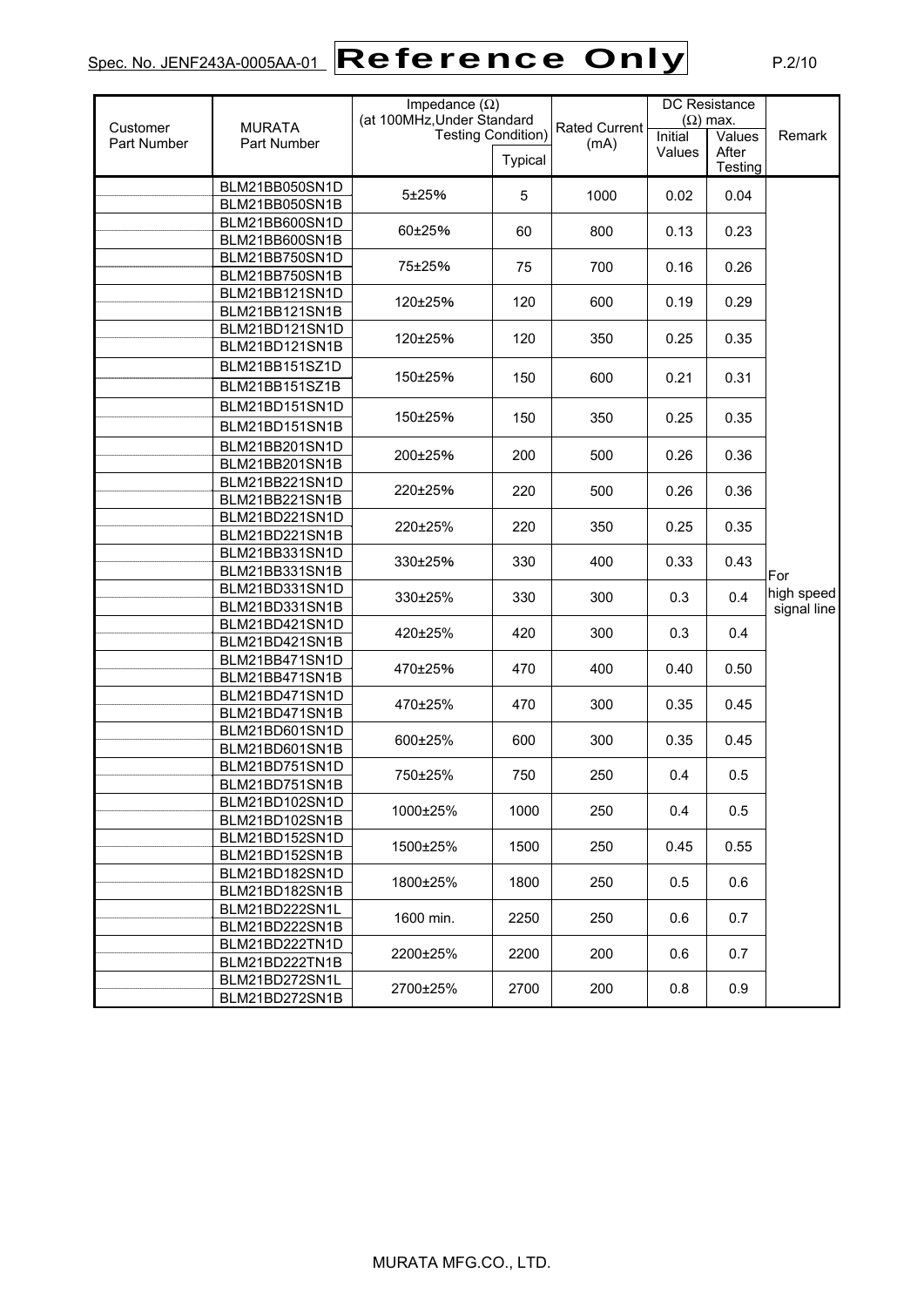# $Spec. No.$  JENF243A-0005AA-01  $\fbox{\sf Reference Only}$  P.3/10

| Customer<br>Part Number | <b>MURATA</b><br>Part Number     | Impedance $(\Omega)$<br>(at 100MHz, Under Standard<br><b>Testing Condition)</b><br>Typical |      | <b>Rated Current</b><br>(mA) | Initial<br>Values | DC Resistance<br>$(Ω)$ max.<br>Values<br>After<br>Testing | Remark         |
|-------------------------|----------------------------------|--------------------------------------------------------------------------------------------|------|------------------------------|-------------------|-----------------------------------------------------------|----------------|
|                         | BLM21AG121SN1D<br>BLM21AG121SN1B | 120±25%                                                                                    | 120  | 1000                         | 0.09              | 0.19                                                      |                |
|                         | BLM21AG151SN1D<br>BLM21AG151SN1B | 150±25%                                                                                    | 150  | 1000                         | 0.09              | 0.19                                                      |                |
|                         | BLM21AG221SN1D<br>BLM21AG221SN1B | 220±25%                                                                                    | 220  | 900                          | 0.12              | 0.22                                                      |                |
|                         | BLM21AG331SN1D<br>BLM21AG331SN1B | 330±25%                                                                                    | 330  | 800                          | 0.15              | 0.25                                                      | For<br>general |
|                         | BLM21AG471SN1D<br>BLM21AG471SN1B | 470±25%                                                                                    | 470  | 700                          | 0.18              | 0.28                                                      | use            |
|                         | BLM21AG601SN1D<br>BLM21AG601SN1B | $600+25%$                                                                                  | 600  | 700                          | 0.2               | 0.3                                                       |                |
|                         | BLM21AG102SN1D<br>BLM21AG102SN1B | 1000±25%                                                                                   | 1000 | 600                          | 0.27              | 0.37                                                      |                |

• Operating Temperature : -55°C to +125°C • Storage Temperature : -55°C to +125°C

(Note)As for Rated current marked with \*1, Rated Current is derated as right figure depending on the operating temperature.



Operating Temperature (°C)

**4. Style and Dimensions** 



|  |                           | $0.85 \pm 0.2$               | $0.5 \pm 0.2$                           |
|--|---------------------------|------------------------------|-----------------------------------------|
|  | $2.0\pm0.2$ 1.25 $\pm0.2$ | $ $ for 21BD222SN1 $\square$ |                                         |
|  |                           |                              | 21BD272SN1 $\Box$ for 21BD272SN1 $\Box$ |
|  |                           | $1.25 + 0.2$                 | $0.3 + 0.2$                             |
|  |                           |                              | (in mm)                                 |

#### **5. Marking**

No marking.

#### **6.Standard Testing Conditions**

< Unless otherwise specified > < In case of doubt > Temperature : Ordinary Temp. (15 °C to 35 °C ) Temperature : 20 °C $\pm$ 2 °C Humidity: Ordinary Humidity (25%(RH) to 85%(RH)) Humidity: 60%(RH) to 70%(RH)



Resistance element becomes<br>dominant at high frequencies.

■ Unit Mass (Typical value) 0.010g 0.014g ( for 21BD222SN1□/21BD272SN1□)

Atmospheric pressure : 86kPa to 106kPa

MURATA MFG.CO., LTD.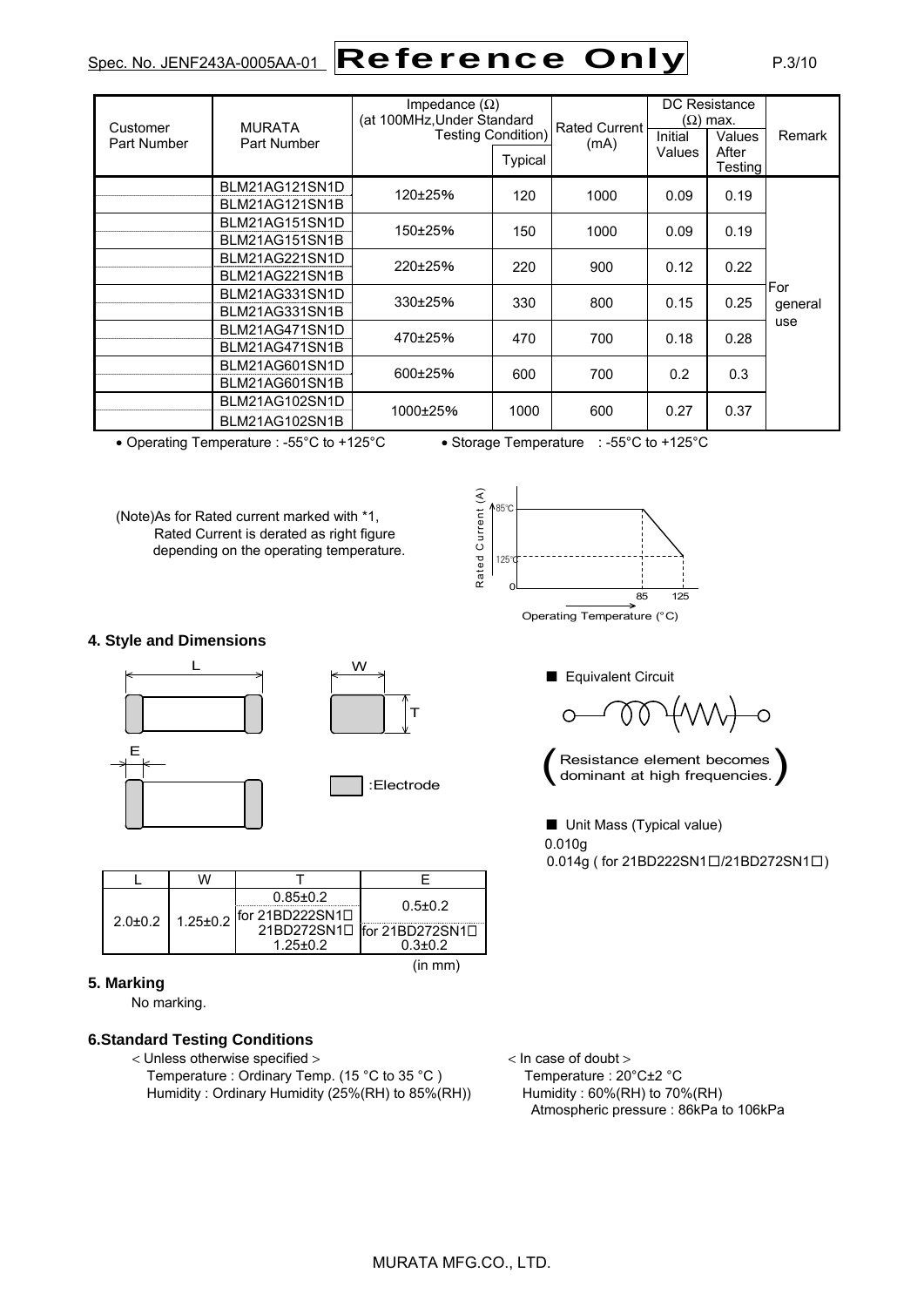

#### **7. Specifications**

| No. | <b>7-1. Electrical Performance</b><br>Item | Specification | <b>Test Method</b>                             |
|-----|--------------------------------------------|---------------|------------------------------------------------|
|     | Impedance                                  | Meet item 3.  | Measuring Frequency: 100MHz±1MHz               |
|     |                                            |               | Measuring Equipment :                          |
|     |                                            |               | KEYSIGHT4291A or the equivalent                |
|     |                                            |               | Test Fixture: KEYSIGHT16192A or the equivalent |
|     | <b>17-1-2 IDC Resistance</b>               | Meet item 3.  | Measuring Equipment: Digital multi meter       |
|     |                                            |               | * Except resistance of the Substrate and Wire  |

#### **7-2. Mechanical Performance**

| No.        | Item                                      | Specification                                                                                                                                                                | <b>Test Method</b>                                                                                                                                                                                                                                             |  |  |
|------------|-------------------------------------------|------------------------------------------------------------------------------------------------------------------------------------------------------------------------------|----------------------------------------------------------------------------------------------------------------------------------------------------------------------------------------------------------------------------------------------------------------|--|--|
|            | 7-2-1 Appearance and<br><b>Dimensions</b> | Meet item 4.                                                                                                                                                                 | Visual Inspection and measured with Slide Calipers.                                                                                                                                                                                                            |  |  |
|            | $7-2-2$ Bonding<br>Strength               | Meet Table 1.<br>Table 1<br>No damage<br>Appearance<br>Impedance<br>Change<br>Within ±30%<br>(at 100MHz)<br>DC<br>Meet item 3.<br>Resistance                                 | It shall be soldered on the substrate.<br>Applying Force(F): 9.8N<br>Applying Time: 5s±1s<br>Applied direction: Parallel to substrate<br>Side view<br>F<br>R <sub>0.5</sub><br>K<br>Substrate                                                                  |  |  |
|            | 7-2-3 Bending<br>Strength                 |                                                                                                                                                                              | It shall be soldered on the substrate.<br>Substrate: Glass-epoxy 100mm×40mm×1.6mm<br>Deflection: 1.0mm<br>Speed of Applying Force: 0.5mm/s<br>Keeping Time: 30s<br>Pressure jig<br>∫F<br>२३४०<br>Deflection<br>45mm<br>45mm<br>Product                         |  |  |
|            | 7-2-4 Vibration                           |                                                                                                                                                                              | It shall be soldered on the substrate.<br>Oscillation Frequency: 10Hz to 55Hz to 10Hz for 1 min<br>Total Amplitude: 1.5mm<br>Testing Time: A period of 2 hours in each of 3 mutually<br>perpendicular directions. (Total 6 h)                                  |  |  |
|            | 7-2-5 Resistance<br>to Soldering<br>Heat  | Meet Table 2.<br>Table 2<br>No damage<br>Appearance<br>Within ±30%<br>Impedance<br>Change<br>(for BLM21SN<br>(at 100MHz)<br>Within ±50%)<br>DC<br>Meet item 3.<br>Resistance | Pre-Heating: $150^{\circ}$ C $\pm$ 10°C, 60s $\sim$ 90s<br>Solder: Sn-3.0Ag-0.5Cu<br>Solder Temperature: 270°C±5°C<br>Immersion Time: 10s±0.5s<br>Immersion and emersion rates: 25mm/s<br>Then measured after exposure in the room condition<br>for $48h±4h$ . |  |  |
| 7-2-6 Drop |                                           | Products shall be no failure<br>after tested.                                                                                                                                | It shall be dropped on concrete or steel board.<br>Method : free fall<br>Height: 75cm<br>Attitude from which the product is dropped : 3 direction<br>The number of times : 3 times for each direction(Total 9 times)                                           |  |  |
|            | 7-2-7 Solderability                       | The electrodes shall be at<br>least 95% covered with new<br>solder coating.                                                                                                  | Flux: Ethanol solution of rosin, 25(wt)%<br>Pre-Heating: $150^{\circ}$ C $\pm$ 10°C, 60s $\sim$ 90s<br>Solder: Sn-3.0Ag-0.5Cu<br>Solder Temperature: 240°C±5°C<br>Immersion Time: 4s±1s<br>Immersion and emersion rates: 25mm/s                                |  |  |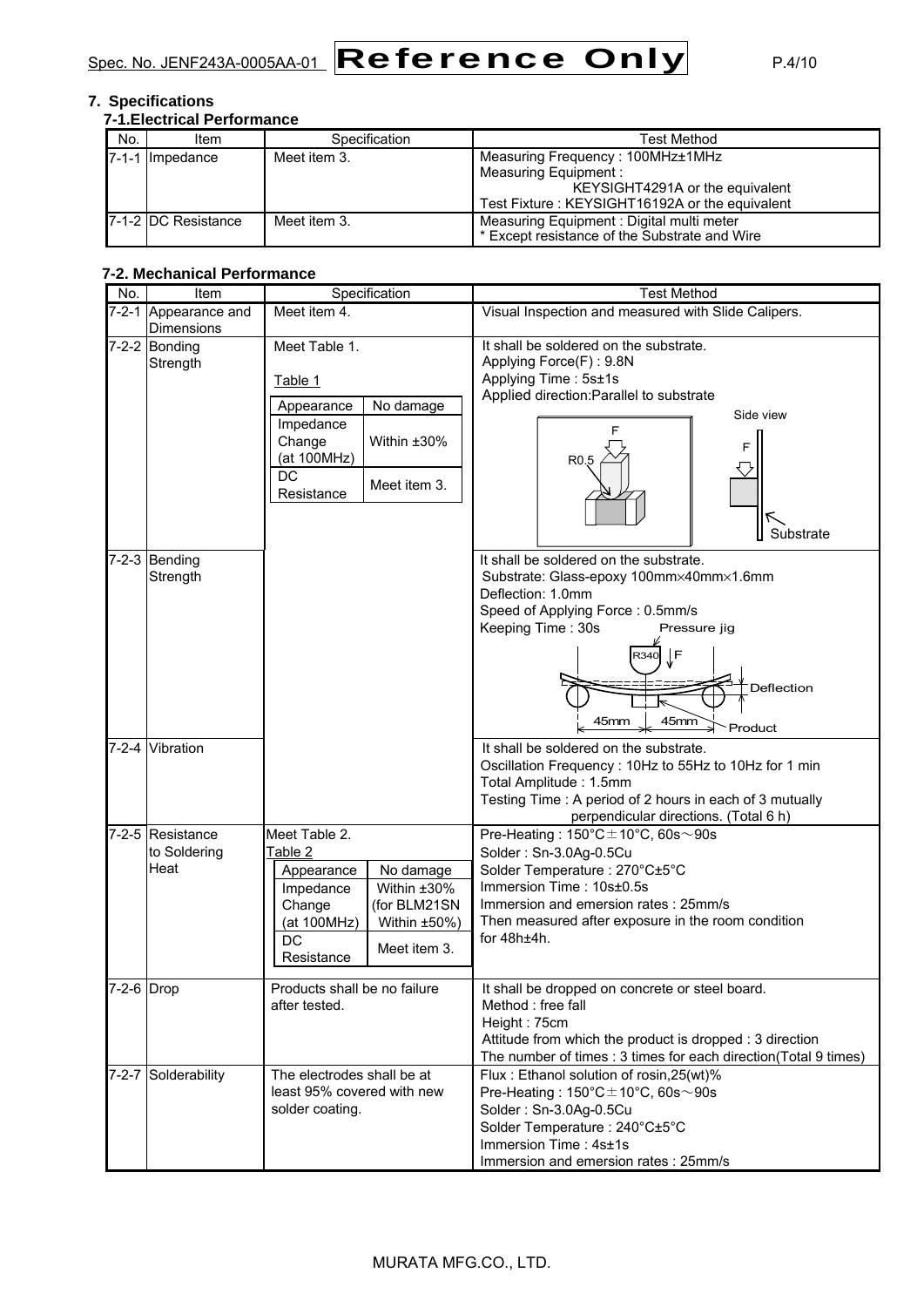$Spec. No.$  JENF243A-0005AA-01  $\fbox{\sf Reference Only}$  P.5/10

#### **7-3. Environmental Performance**

It shall be soldered on the substrate.

| No.         | Item                 | Specification | <b>Test Method</b>                                                                                                                                                                                                                                                                    |
|-------------|----------------------|---------------|---------------------------------------------------------------------------------------------------------------------------------------------------------------------------------------------------------------------------------------------------------------------------------------|
| $7 - 3 - 1$ | Temperature<br>Cycle | Meet Table 2. | 1 cycle :1 step : -55 °C(+0 °C,-3 °C) / 30min $\pm$ 3min<br>2 step: Ordinary temp. / 10min to 15min<br>3 step : +125 °C(+3 °C,-0 °C) / 30min±3min<br>4 step: Ordinary temp. / 10min to 15min<br>Total of 100 cycles<br>Then measured after exposure in the room condition for 48h±4h. |
|             | 7-3-2 Humidity       |               | Temperature : 40°C±2°C<br>Humidity: $90\%(RH)$ to $95\%(RH)$<br>Time: 1000h(+48h,-0h)<br>Then measured after exposure in the room condition for 48h±4h.                                                                                                                               |
|             | 7-3-3 Heat Life      |               | Temperature: 125°C±3°C<br>(in case of Rated current is more than 1A,<br>do the test at : $+85 \degree C \pm 3 \degree C$ )<br>Applying Current: Rated Current<br>Time: 1000h(+48h,-0h)<br>Then measured after exposure in the room condition for 48h±4h.                              |
| 7-3-4 Cold  | Resistance           |               | Temperature : -55°C±2°C<br>Time: 1000h(+48h,-0h)<br>Then measured after exposure in the room condition for 48h±4h.                                                                                                                                                                    |

#### **8. Specification of Packaging 8-1. Appearance and Dimensions**

|                                               |                                            |             | Appearance and Dimensions                                                                                                                                                                                                   |  |  |  |  |
|-----------------------------------------------|--------------------------------------------|-------------|-----------------------------------------------------------------------------------------------------------------------------------------------------------------------------------------------------------------------------|--|--|--|--|
| <b>Part Number</b>                            | Type                                       | a           |                                                                                                                                                                                                                             |  |  |  |  |
| BLM21<br>except<br>21BD222SN1L<br>21BD272SN1L | 8mm-<br>wide<br>Paper<br>tape              | 1.1<br>max. | ٣<br>Plastic Tape<br>$2.0 + 0.05$<br>$75 \pm 0.7$<br>$\phi$ 1.5 $^{+0.1}_{-0}$<br>$0.2\pm0.1$ $\stackrel{a}{\leftrightarrow}$<br>4.0±0.1 4.0±0.1<br>Paper Tape<br>$-510.05$<br>0 ± 0.3<br>↽.                                |  |  |  |  |
| BLM21BD222SN1L<br>BLM21BD272SN1L              | 8 <sub>mm</sub><br>wide<br>Plastic<br>tape | 1.3<br>±0.1 | $2.25 \pm 0.$<br>ຕ√<br>ር፣<br>⇔<br>⇤<br>$1.45 + 0.1$<br>a<br>Direction of feed<br>There are holes in the cavity<br>of the Plastic tape $\phi$ 1.0 $^{+0.3}_{-0}$<br>*Dimension of the Cavity is measured at the bottom side. |  |  |  |  |

(in mm)

|               | Paper tape                                                                                     | Plastic tape                                    |  |  |  |  |
|---------------|------------------------------------------------------------------------------------------------|-------------------------------------------------|--|--|--|--|
| Taping        | Products shall be packaged in the cavity of the base                                           | Products shall be packaged in the each embossed |  |  |  |  |
|               | tape of 8mm-wide, 4mm-pitch continuously and                                                   | cavity of 8mm-wide, 4mm-pitch plastic tape      |  |  |  |  |
|               | sealed by top tape and bottom tape.                                                            | continuously and sealed by cover tape.          |  |  |  |  |
| Sprocket hole | The sprocket holes are to the right as the tape is pulled toward the user.                     |                                                 |  |  |  |  |
| Spliced point | The base tape and top tape have no spliced point.                                              | The cover tape has no spliced point.            |  |  |  |  |
| Cavity        | There shall not be burr in the cavity.                                                         |                                                 |  |  |  |  |
| Missing       | Missing components number within 0.025% of the number per reel or 1 pc., whichever is greater, |                                                 |  |  |  |  |
| components    | and are not continuous. The specified quantity per reel is kept.                               |                                                 |  |  |  |  |
| number        |                                                                                                |                                                 |  |  |  |  |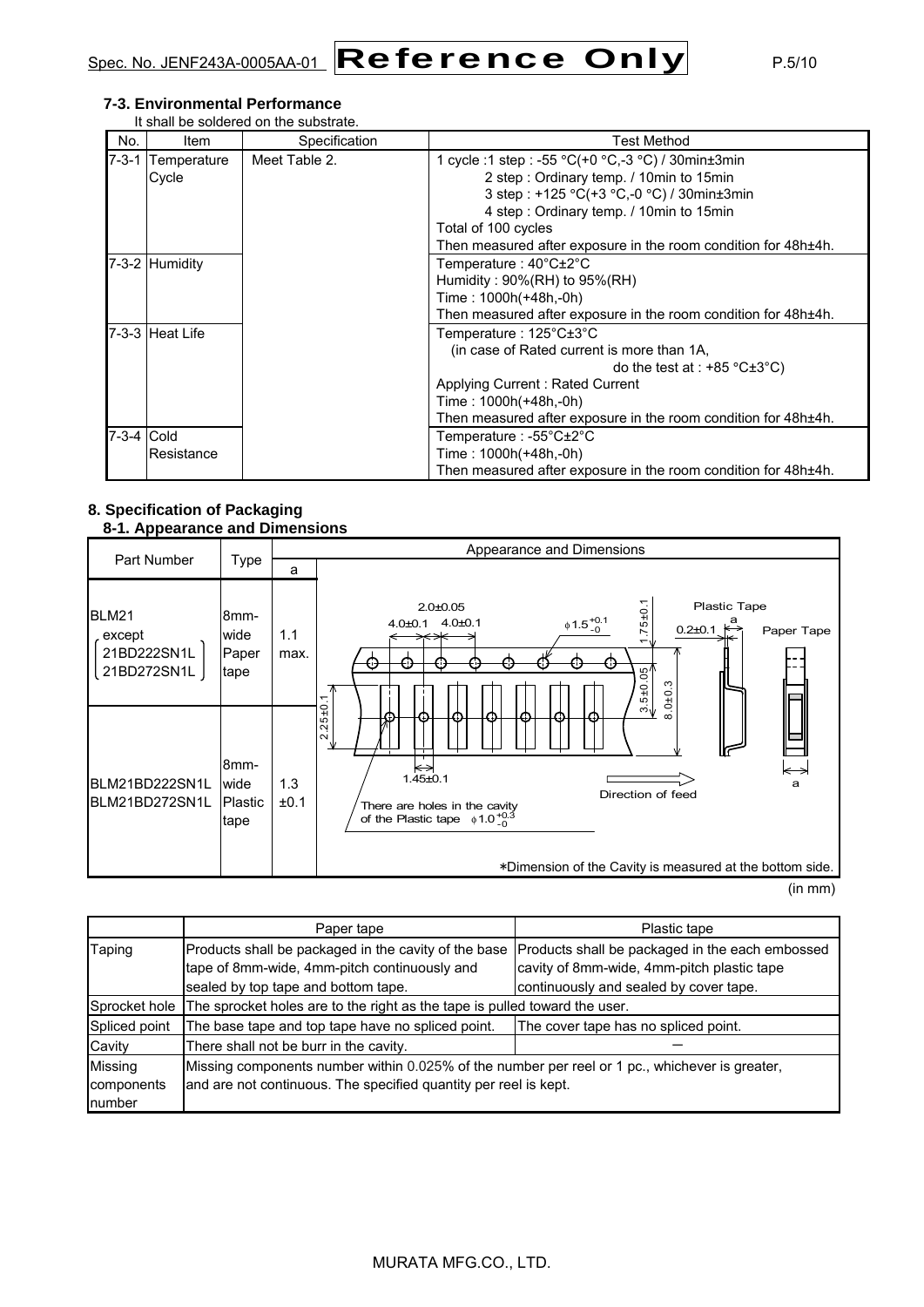#### **8-2. Tape Strength**

(1) Pull Strength

| Paper tape   | Top tape     | 5N min.    |  |
|--------------|--------------|------------|--|
|              | Bottom tape  |            |  |
|              | Plastic tape | 5N min.    |  |
| Plastic tape | Cover tape   | $10N$ min. |  |

 $(2)$  Peeling off force of Top tape $\cdot$  Cover tape

| Speed of Peeling off |              | 300mm/min        |
|----------------------|--------------|------------------|
| Peeling off force *  | Paper tape   | $0.1N$ to $0.6N$ |
|                      | Plastic tape | $0.2N$ to $0.7N$ |
|                      |              |                  |

\* Minimum value is typical.

• Case of Paper tape • Case of Plastic tape



#### **8-3. Taping Condition**

(1) Standard quantity per reel

| vpe                                   | Quantity per 180mm reel |
|---------------------------------------|-------------------------|
| BLM21(except 21BD222SN1L/21BD272SN1L) | 4000 pcs. / reel        |
| BLM21BD222SN1L/BLM21BD272SN1L         | 3000 pcs. / reel        |
|                                       |                         |

(2) There shall be leader-tape (cover tape/top tape and empty tape ) and trailer- tape(empty tape) as follows.

(3) On paper tape, the top tape and the base tape shall not be adhered at the tip of the empty leader tape for more than 5 pitch.

(4) Marking for reel

The following items shall be marked on a label and the label is stuck on the reel.

(Customer part number, MURATA part number, Inspection number(∗1) , RoHS marking(∗2), Quantity, etc)



(1) RoHS regulation conformity parts.

(2) MURATA classification number

(5) Outside package

These reels shall be packed in the corrugated cardboard package and the following items shall be marked on a label and the label is stuck on the box.

(Customer name, Purchasing order number, Customer part number, MURATA part number, RoHS marking (\*2), Quantity, etc)

(6) Dimensions of reel and taping(leader-tape, trailer-tape)

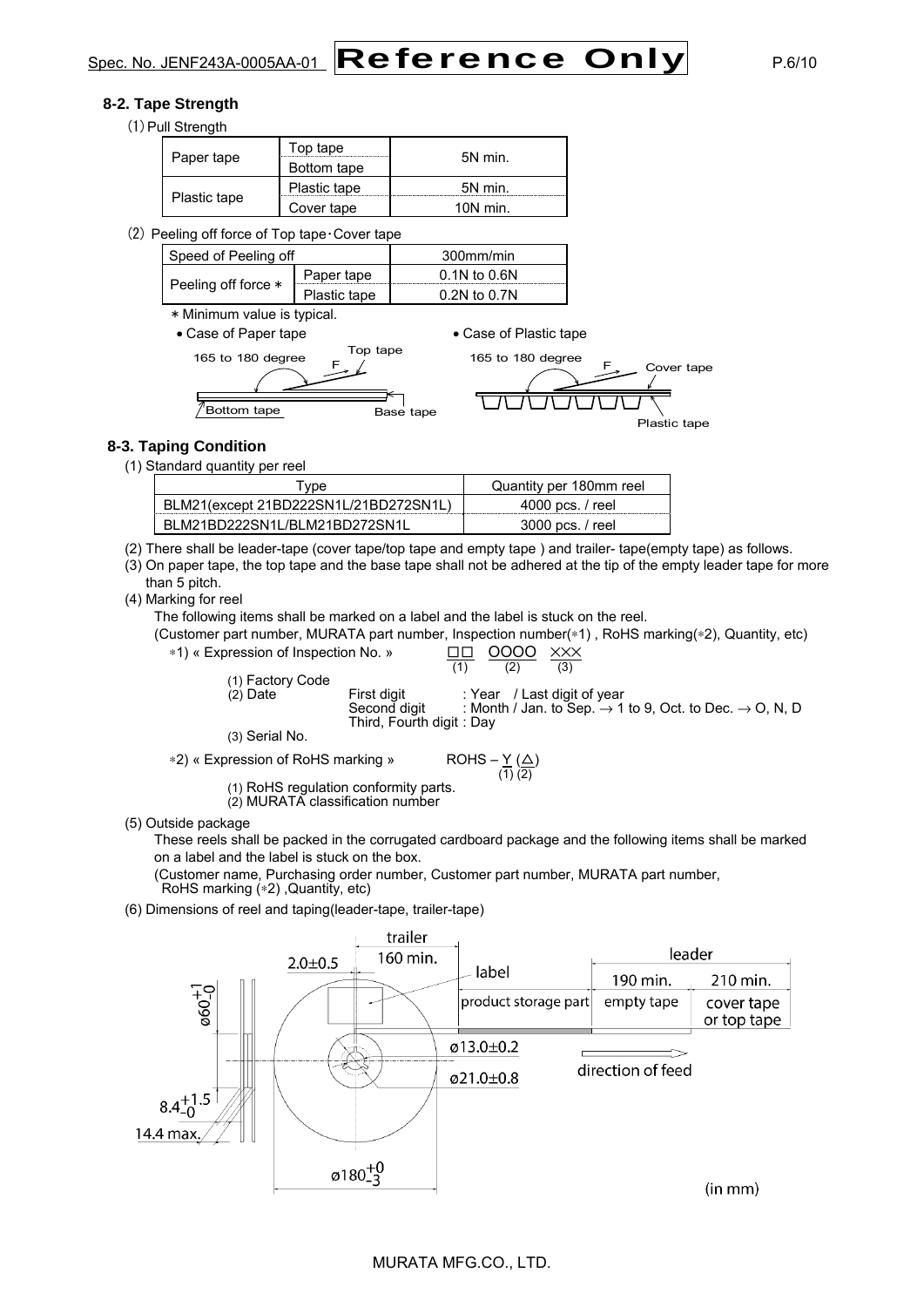

#### **8-4. Specification of Outer Case**



| <b>Outer Case Dimensions</b><br>(mm) |       |    | Standard Reel Quantity in Outer Case |  |
|--------------------------------------|-------|----|--------------------------------------|--|
| w                                    |       |    | (Reel)                               |  |
| 186                                  | 186   | 93 |                                      |  |
|                                      | - - - |    | .                                    |  |

∗ Above Outer Case size is typical. It depends on a quantity of an order.

### **9.**  $\bigwedge$  **Caution**

#### **9-1. Surge current**

Excessive surge current (pulse current or rush current) than specified rated current applied to the product may cause a critical failure, such as an open circuit, burnout caused by excessive temperature rise. Please contact us in advance in case of applying the surge current.

#### **9-2. Limitation of Applications**

Please contact us before using our products for the applications listed below which require especially high reliability for the prevention of defects which might directly cause damage to the third party's life, body or property.

- 
- 
- 
- (4) Power plant control equipment (9) Data-processing equipment
- 
- (1) Aircraft equipment (6) Disaster prevention / crime prevention equipment
- (2) Aerospace equipment (7) Traffic signal equipment
- (3) Undersea equipment (8) Transportation equipment (trains,ships,etc.)
	-
- (5) Medical equipment (10) Applications of similar complexity and /or reliability requirements to the applications listed in the above

#### **10. Notice**

This product is designed for solder mounting.

Please consult us in advance for applying other mounting method such as conductive adhesive.

#### **10-1. Land pattern designing**

- Standard land dimensions
- < BLM21 series(except BLM21PG/BLM21S type) >



Soldering a b c Flow | 1.1 | 3.5 | 0.95 Reflow | 1.2 | 2.4 | 1.25

< For BLM21PG/BLM21S type >



| $\mathsf{In}\ \mathsf{mm}$ |
|----------------------------|
|                            |

| Type          | Rated<br>Current | Land pad thickness<br>and dimension d |                   |      |
|---------------|------------------|---------------------------------------|-------------------|------|
|               | Ά                | $18 \mu m$                            | 35 <sub>µ</sub> m | 70µm |
|               | 1.5              | 1.25                                  | 1.25              | 1.25 |
|               |                  | 1.25                                  | 1.25              | 1.25 |
| BLM21PG       | $3 - 4$          | 2.4                                   | 1.25              | 1.25 |
|               |                  | 6.4                                   | 3.3               | 1.65 |
| <b>BLM21S</b> | $1 - 8.5$        |                                       | 6 8               | 34   |

(in mm)

| Soldering | а |     |  |
|-----------|---|-----|--|
| Flow      |   | 3.5 |  |
| Reflow    |   |     |  |

(in mm)

 \*The excessive heat by land pads may cause deterioration at joint of products with substrate.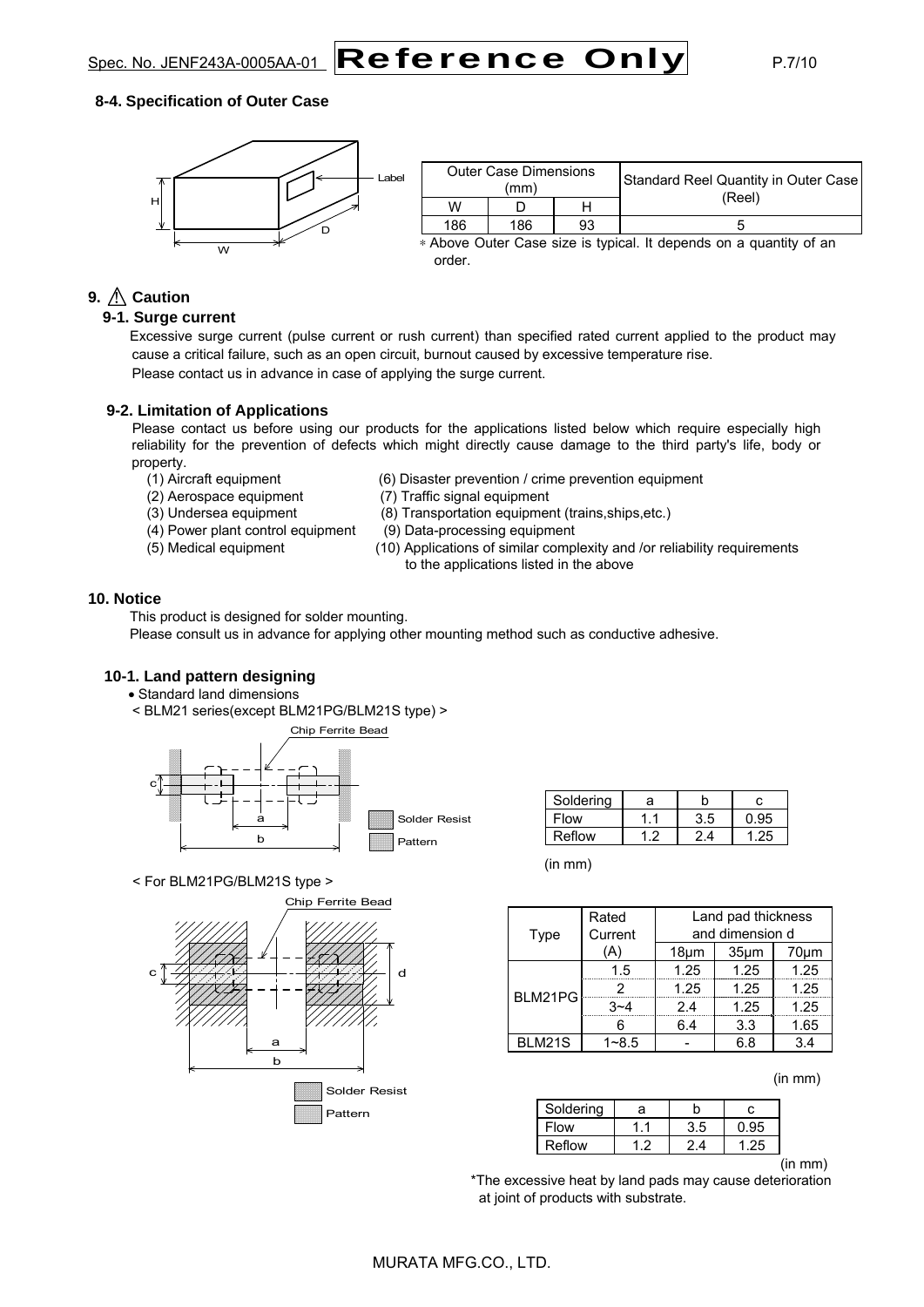# $Spec. No.$  JENF243A-0005AA-01  $\fbox{\sf Reference Only}$  P.8/10

#### **10-2. Soldering Conditions**

Products can be applied to reflow and flow soldering.

| (1) Flux, Solder |  |
|------------------|--|
|------------------|--|

| וטאוטט. טעוו |                                                                                                  |
|--------------|--------------------------------------------------------------------------------------------------|
| Flux         | Use rosin-based flux, but not highly acidic flux (with chlorine content exceeding $0.2(wt)\%$ .) |
|              | Do not use water-soluble flux.                                                                   |
| Solder       | Use Sn-3.0Ag-0.5Cu solder                                                                        |
|              | Standard thickness of solder paste: 100 um to 200 um                                             |

#### (2) Soldering conditions

• Pre-heating should be in such a way that the temperature difference between solder and ferrite surface is limited to 150℃ max. Also cooling into solvent after soldering should be in such a way that the temperature difference is limited to 100℃ max.

Insufficient pre-heating may cause cracks on the ferrite, resulting in the deterioration of product quality.

- Standard soldering profile and the limit soldering profile is as follows.
- The excessive limit soldering conditions may cause leaching of the electrode and / or resulting in the deterioration of product quality.
- (3) soldering profile

□Flow soldering profile



□Reflow soldering profile



|                  | <b>Standard Profile</b>                                               | Limit Profile        |  |
|------------------|-----------------------------------------------------------------------|----------------------|--|
| Pre-heating      | $150 \sim 180^{\circ}$ C. $90s \pm 30s$                               |                      |  |
| Heating          | above $220^{\circ}$ C, $30s \sim 60s$ above $230^{\circ}$ C, 60s max. |                      |  |
| Peak temperature | $245 \pm 3^{\circ}$ C                                                 | $260^{\circ}$ C, 10s |  |
| Cycle of reflow  | 2 times                                                               | 2 times              |  |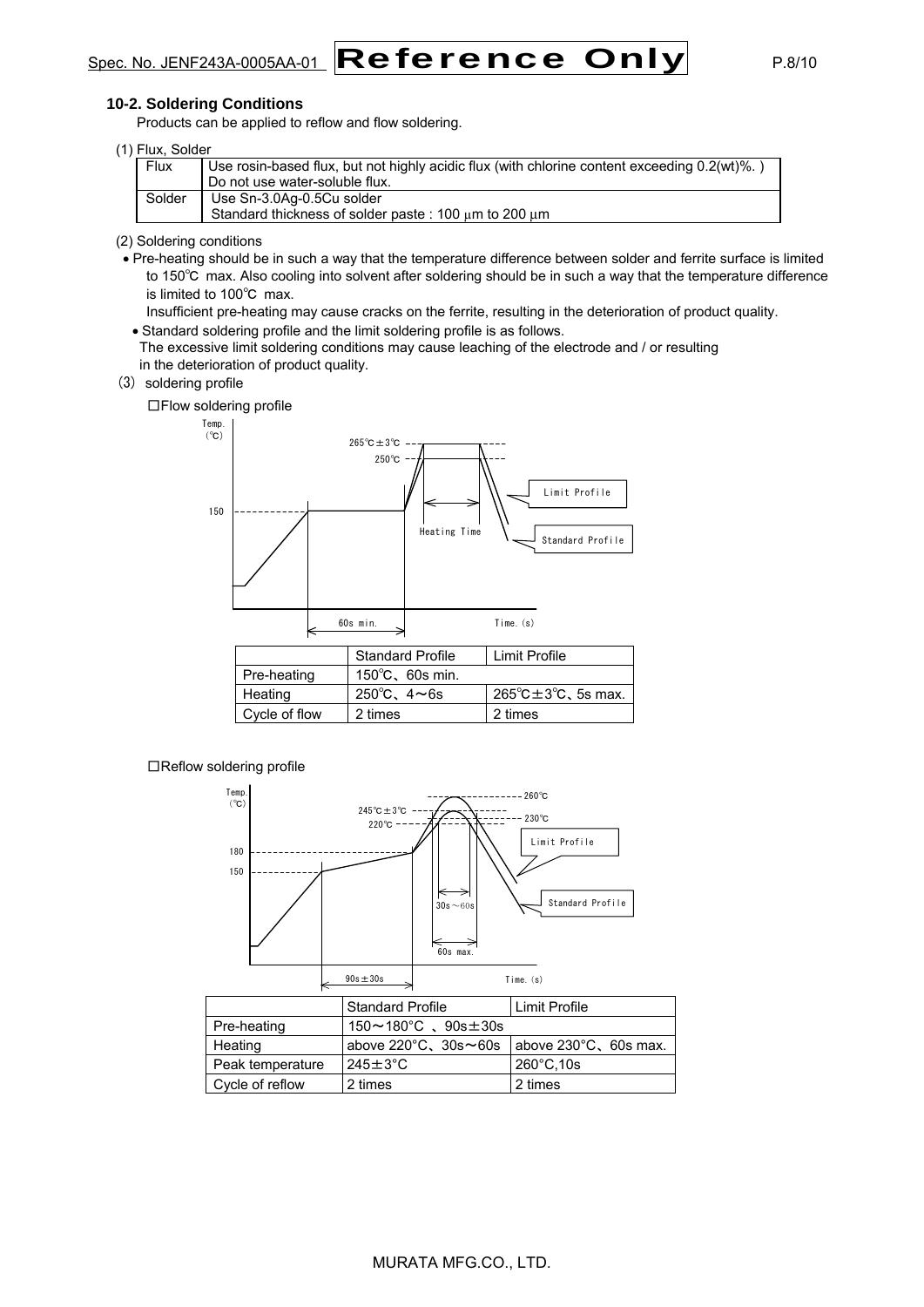

#### **10-3. Reworking with soldering iron**

- Pre-heating: 150°C, 1 min Soldering iron output: 80W max.
	-
- Tip temperature:  $350^{\circ}$ C max. Tip diameter:  $\phi$  3mm max.
- Soldering time :  $3(+1,-0)$  seconds. Times : 2times max.

Note :Do not directly touch the products with the tip of the soldering iron in order to prevent the crack on the ferrite material due to the thermal shock.

#### **10-4. Solder Volume**

Solder shall be used not to be exceed as shown below.



1/3T≦t≦T (T:Chip thickness)

Accordingly increasing the solder volume, the mechanical stress to product is also increased. Exceeding solder volume may cause the failure of mechanical or electrical performance.

#### **10-5. Attention regarding P.C.B. bending**

The following shall be considered when designing and laying out P.C.B.'s.

(1) P.C.B. shall be designed so that products are not subjected to the mechanical stress for board warpage. <Products direction>



Products shall be located in the sideways direction (Length:a<br/>b) to the mechanical stress.

(2) Components location on P.C.B. separation.

It is effective to implement the following measures, to reduce stress in separating the board. It is best to implement all of the following three measures; however, implement as many measures as possible to reduce stress.

| <b>Contents of Measures</b>                                                                | Stress Level |
|--------------------------------------------------------------------------------------------|--------------|
| (1) Turn the mounting direction of the component parallel to the board separation surface. | $A > D^*1$   |
| (2) Add slits in the board separation part.                                                | A > B        |
| (3) Keep the mounting position of the component away from the board separation surface.    | A > C        |



- \*1 A > D is valid when stress is added vertically to the perforation as with Hand Separation. If a Cutting Disc is used, stress will be diagonal to the PCB, therefore  $A > D$  is invalid.
	- (3) Mounting Components Near Screw Holes

When a component is mounted near a screw hole, it may be affected by the board deflection that occurs during the tightening of the screw. Mount the component in a position as far away from the screw holes as possible.

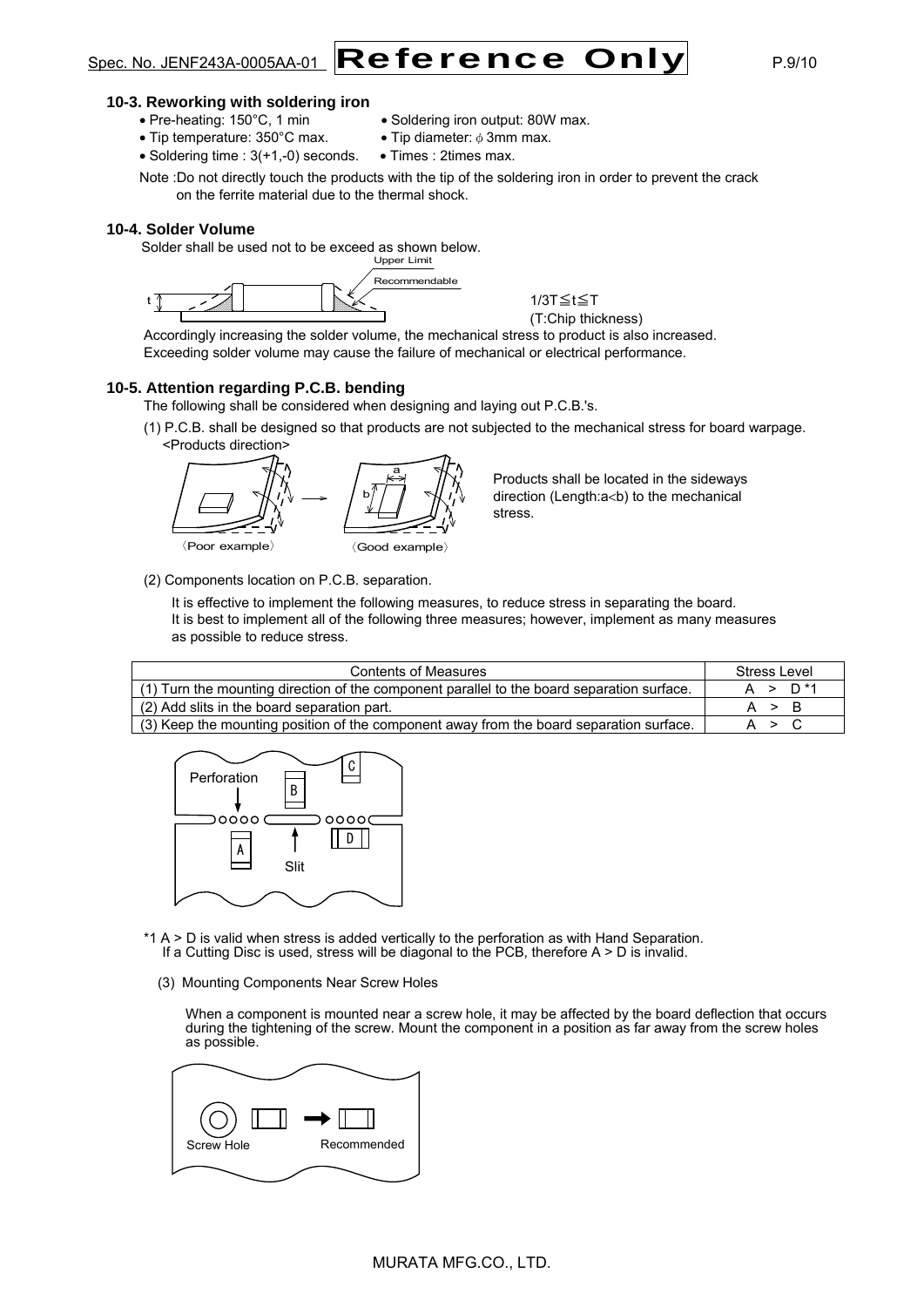$Spec. No.$  JENF243A-0005AA-01  $\fbox{\sf Reference Only}$  P.10/10

#### **10-6. Mounting density**

Add special attention to radiating heat of products when mounting the inductor near the products with heating. The excessive heat by other products may cause deterioration at joint of this product with substrate.

#### **10-7. Operating Environment**

Do not use this product under the following environmental conditions, on deterioration of the Insulation Resistance of the Ferrite material and/or corrosion of Inner Electrode may result from the use.

- (1) in the corrodible atmosphere such as acidic gases, alkaline gases, chlorine, sulfur gases, organic gases and etc (the sea breeze, Cl2, H2S, NH3, SO2, NO2,etc)
- (2) in the atmosphere where liquid such as organic solvent, may splash on the products.
- (3) in the atmosphere where the temperature / humidity changes rapidly and it is easy to dew.

#### **10-8. Resin coating**

The impedance value may change and/or it may affect on the product's performance due to high cure-stress of resin to be used for coating / molding products. So please pay your careful attention when you select resin. In prior to use, please make the reliability evaluation with the product mounted in your application set.

#### **10-9. Cleaning**

Excessive ultrasonic oscillation during cleaning can cause the PCBs to resonate, resulting in cracked chips or broken solder joints. Before starting your production process, test your cleaning equipment / process to insure it does not degrade this product.

#### **10-10. Handling of a substrate**

After mounting products on a substrate, do not apply any stress to the product caused by bending or twisting to the substrate when cropping the substrate, inserting and removing a connector from the substrate or tightening screw to the substrate.

Excessive mechanical stress may cause cracking in the product.





#### **10-11 Storage Conditions**

(1) Storage period

Use the products within 6 months after delivered.

Solderability should be checked if this period is exceeded.

(2) Storage conditions

• Products should be stored in the warehouse on the following conditions.

Temperature : -10°C to 40°C

Humidity : 15% to 85% relative humidity

No rapid change on temperature and humidity

- Don't keep products in corrosive gases such as sulfur, chlorine gas or acid, or it may cause oxidization of electrode, resulting in poor solderability.
- Products should be stored on the palette for the prevention of the influence from humidity, dust and so on.
- Products should be stored in the warehouse without heat shock, vibration, direct sunlight and so on.
- Avoid storing the product by itself bare (i.e.exposed directly to air).
- (3) Delivery

Care should be taken when transporting or handling product to avoid excessive vibration or mechanical shock.

#### **11.** *A* Note

(1)Please make sure that your product has been evaluated in view of your specifications with our product being mounted to your product.

- (2)You are requested not to use our product deviating from the agreed specifications.
- (3) The contents of this reference specification are subject to change without advance notice. Please approve our product specifications or transact the approval sheet for product specifications before ordering.